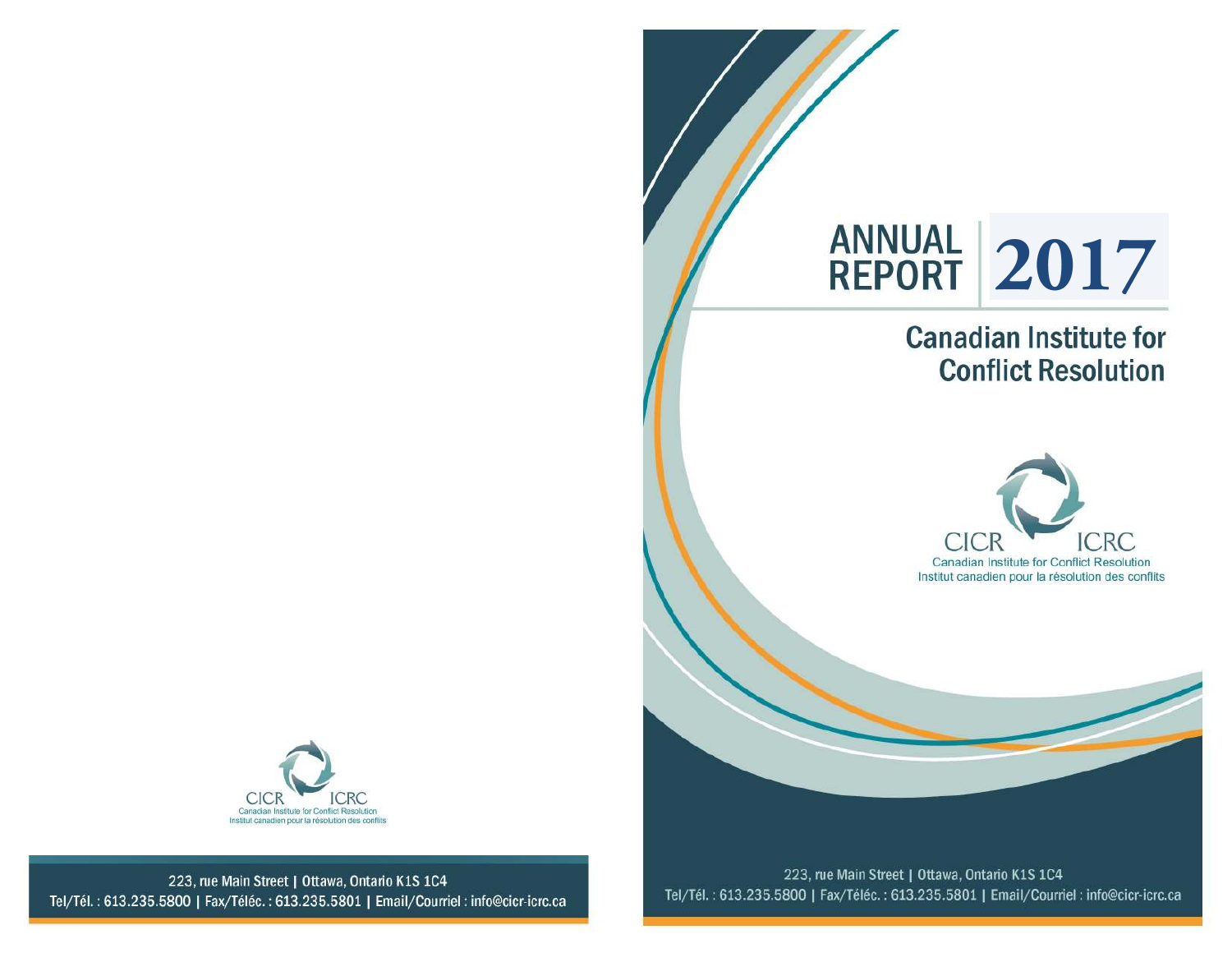The Canadian Institute for Conflict Resolution (CICR) is a leader in intervention programs and training in Canada and internationally. Created in 1988 as a non-profit, charitable organization, it has developed unique programs, interventions tools and participatory workshops to help businesses, communities, and organizations uncover the sources of deep-rooted conflict and begin the process of reconciliation.

CICR's Annual Report addresses the economic and social performance in order to be transparent and informative with all of CICR's stakeholders.

2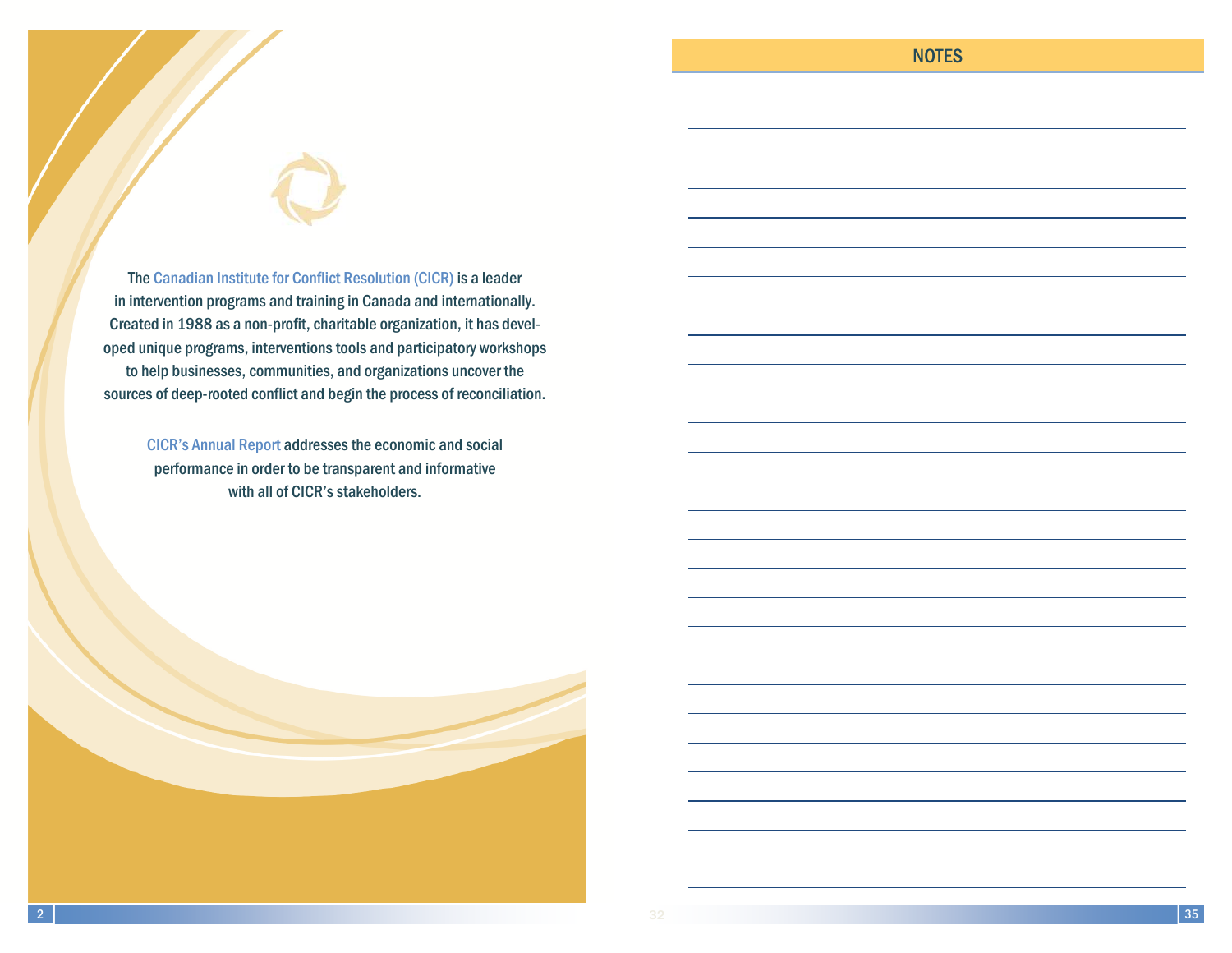### **NOTES**

# **Index**

| 04 | Agenda   Minutes                                           |
|----|------------------------------------------------------------|
| 09 | <b>Financial Highlights   Audited Financial Statements</b> |
| 18 | <b>Chair and Executive Director Report</b>                 |
| 23 | Value of our Charitable Work   Community Mediation Ottawa  |
| 27 | <b>Report of the Nominations and Awards Committee</b>      |
| 29 | <b>Membership   Members and Associates</b>                 |
| 33 | <b>Current Roster of Board Members</b>                     |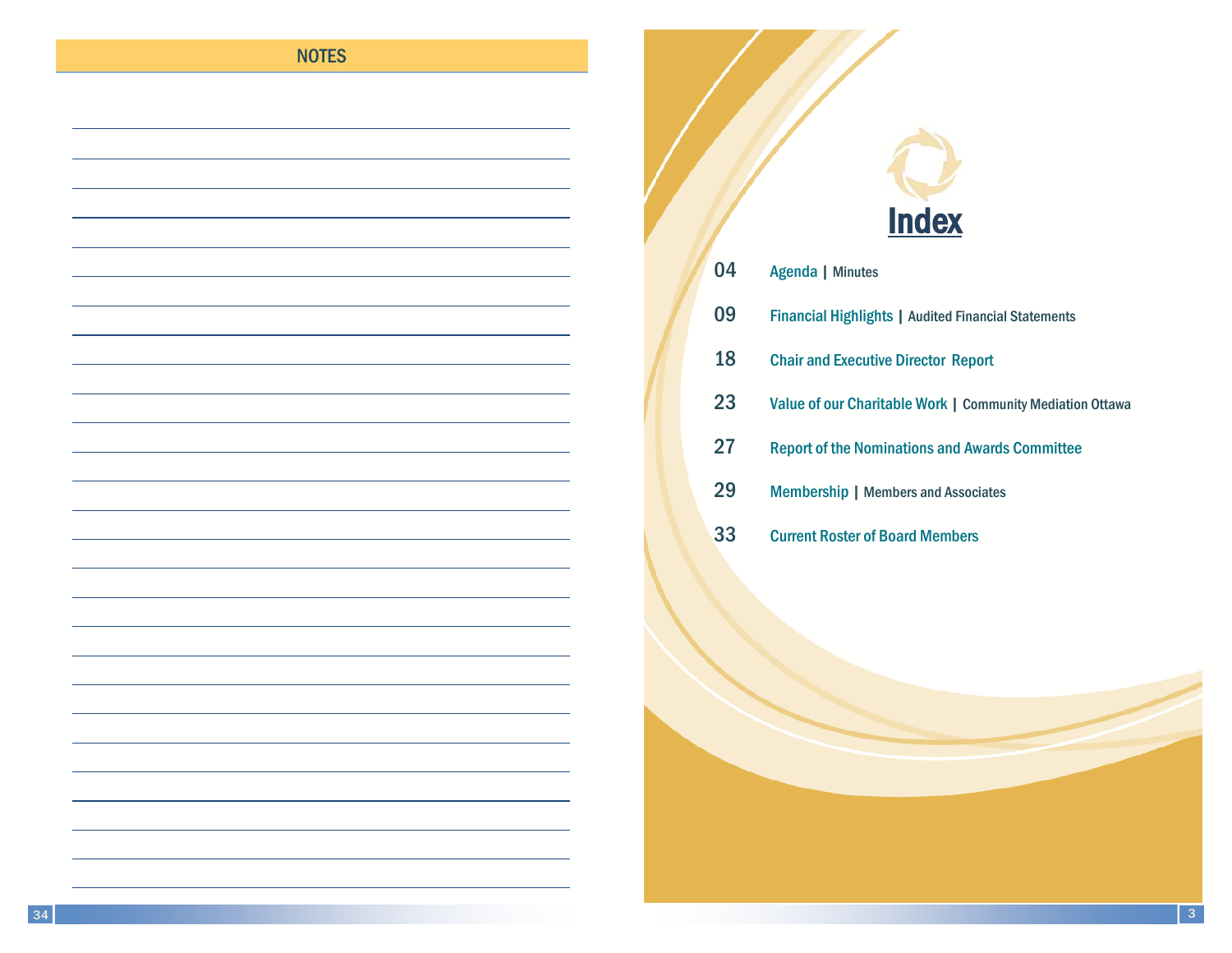| <b>NAME</b>                | <b>POSITION</b>   |
|----------------------------|-------------------|
| <b>Kendel Rust</b>         | Chair             |
| <b>Roland Desjardins</b>   | <b>Vice-Chair</b> |
| <b>Daniel Roseman</b>      | <b>Past Chair</b> |
| <b>Susan Johnston</b>      | <b>Secretary</b>  |
| <b>Jean-Francois Rioux</b> | <b>Director</b>   |
| <b>Martina Markovic</b>    | <b>Director</b>   |
| <b>Sarah Daigneault</b>    | <b>Director</b>   |
| Aloysia Lee                | <b>Director</b>   |
| <b>Stephanie Puetz</b>     | <b>Director</b>   |
| <b>Moe Royer</b>           | <b>Director</b>   |

Lorna Lemay **Advisor to the Board** Joyce Abarbanel **Advisor to the Board** 

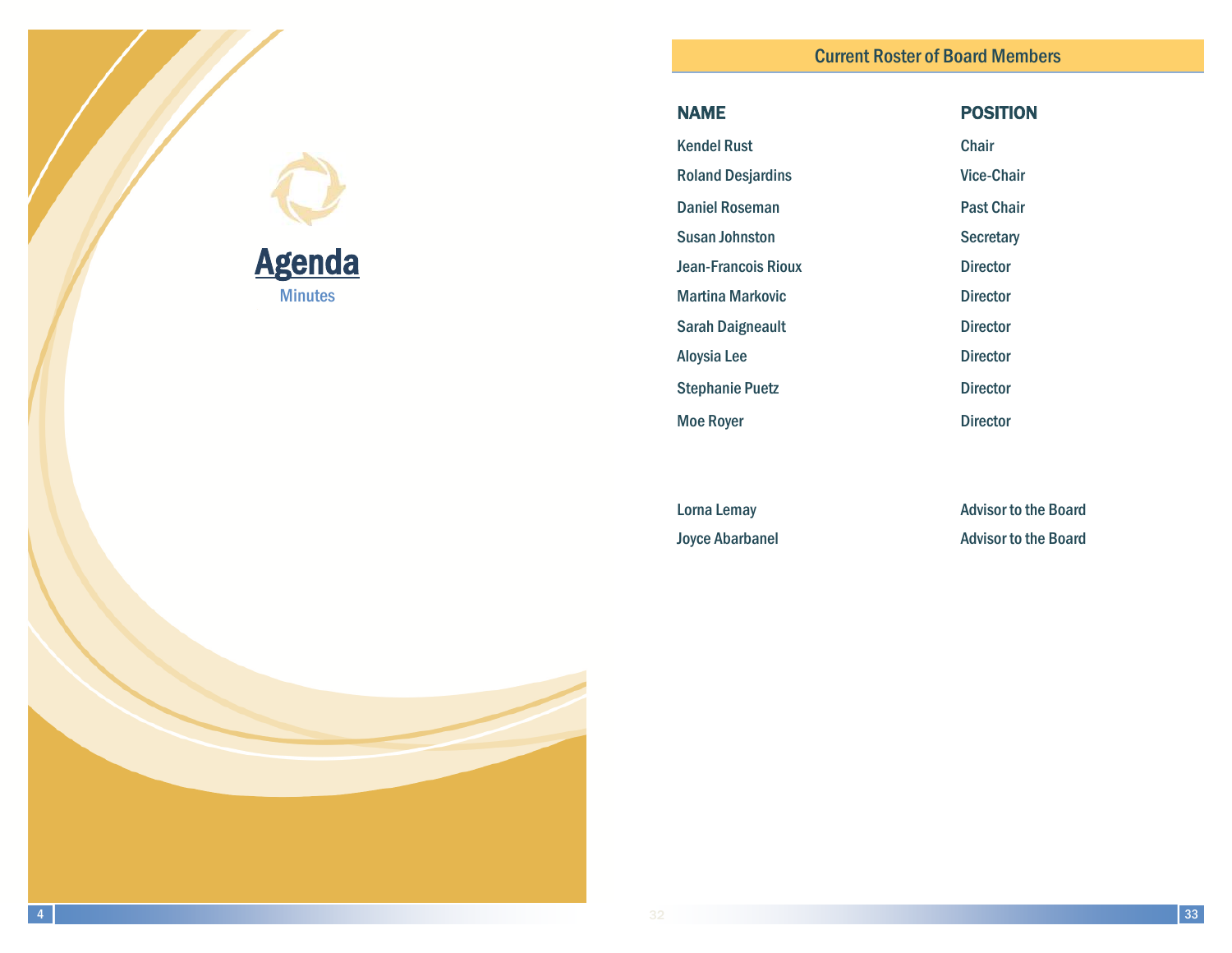### **List of Associates Agenda Agents Agents Agents Agents Agents Agents Agents Agents Agents Agents Agents Agents**

| 1              | <b>Alain</b>      | <b>Babineau</b>     | 35       | Leanna                       | <b>Haythorne</b>           |
|----------------|-------------------|---------------------|----------|------------------------------|----------------------------|
| $\overline{2}$ | Lisa              | <b>Barrett</b>      | 36       | <b>Wilfred</b>               | <b>Jephson</b>             |
| 3              | <b>Jean-Yves</b>  | <b>Bastien</b>      | 37       | <b>Sabine</b>                | Kamhogo                    |
| 4              | Ayena             | <b>Bonaventure</b>  |          |                              | Kehinde-                   |
| 5              | <b>Catherine</b>  | <b>Buchanan</b>     | 38       | <b>Funmilayo</b>             | <b>Obanewa</b>             |
| 6              | <b>Philip</b>     | <b>Bury</b>         | 39       | Sarah                        | <b>King</b>                |
| 7              | Levi              | <b>Chase</b>        | 40       | <b>Madiara</b>               | <b>Kone</b>                |
| 8              | Andreanne         | <b>Chenier</b>      | 41       | <b>Celestin</b>              | <b>Kutenalo</b>            |
| 9              | <b>Déogratias</b> | <b>Nzemba</b>       | 42       | <b>Francois</b>              | Landry                     |
|                | 10 Christine      | <b>Peringer</b>     | 43       | <b>Landusk</b>               |                            |
|                | 11 Corneille      | <b>Bokie Ndwaya</b> | 44       | <b>Manon</b>                 | Leclerc                    |
|                | 12 Mouhamad       | L. Moukhtar         | 45       | <b>Aloysia</b>               | Lee                        |
|                | 13 Céline-Renée   | <b>Arbique</b>      | 46       | Gharam                       | <b>Mahfouz</b>             |
|                | 14 Obe            | <b>Francisca</b>    | 47       | <b>Katie</b>                 | <b>McMillan</b>            |
|                | 15 Phillip B.     | <b>Turcotte</b>     | 48       | Alida                        | <b>Oegema</b>              |
|                | 16 Pamela         | <b>Jones</b>        | 49       | Abimbola                     | Olawumi                    |
|                | 17 Fiona          | Wall                | 50       | Johannus                     | <b>Olsthoorn</b>           |
|                | 18 Sylvie         | <b>Richard</b>      | 51       | <b>David</b>                 | <b>Penney</b>              |
|                | 19 Nathalie       | <b>Tremblay</b>     | 52       | <b>Tristan</b>               | Poupart<br><b>Rennison</b> |
|                | 20 Evelyn         | Kedl                | 53<br>54 | <b>Erin</b><br><b>Sandra</b> | <b>Rorbak</b>              |
|                | 21 Olakunle       | <b>Adeniran</b>     | 55       | <b>Ana Carolina</b>          | <b>Souza</b>               |
|                | 22 Neil           | <b>Tudiver</b>      | 56       | <b>Dienabou</b>              | <b>Sow</b>                 |
|                | 23 Gerald         | <b>Kelly</b>        | 57       | <b>Diana</b>                 | <b>Strom</b>               |
|                | 24 Arline         | <b>Brisemur</b>     | 58       | <b>Musa</b>                  | <b>Sule</b>                |
|                | 25 Allan          | <b>Cutler</b>       | 59       | <b>Modeste Mba Talla</b>     |                            |
|                | 26 Sarah          | <b>Murray</b>       | 60       | <b>Kari</b>                  | Hass                       |
|                | 27 Beverley       | <b>Leeks</b>        |          |                              |                            |
|                | 28 Agada          | <b>Elachi</b>       |          |                              |                            |
|                | 29 Daunett        | <b>Tucker</b>       |          |                              |                            |
|                | 30 Terry          | Vida                |          |                              |                            |
|                | 31 Jonathan       | <b>Elston</b>       |          |                              |                            |
|                | 32 Richard        | <b>Gbotu Kubele</b> |          |                              |                            |
|                | 33 Robyn          | Aaron               |          |                              |                            |
|                | 34 Lillian-Ruth   | <b>Klein</b>        |          |                              |                            |

### Saint Paul University, Room L120

### 5:30 Approval of the Agenda

Approval of the Minutes of the last AGM – November 24, 2016

Financial Statements for 2016-2017 Fiscal Year and Auditor's Report

Annual Report Highlights – Chair and Executive Director

Nominations & Awards Committee: Process and Elections

6:30 Adjourn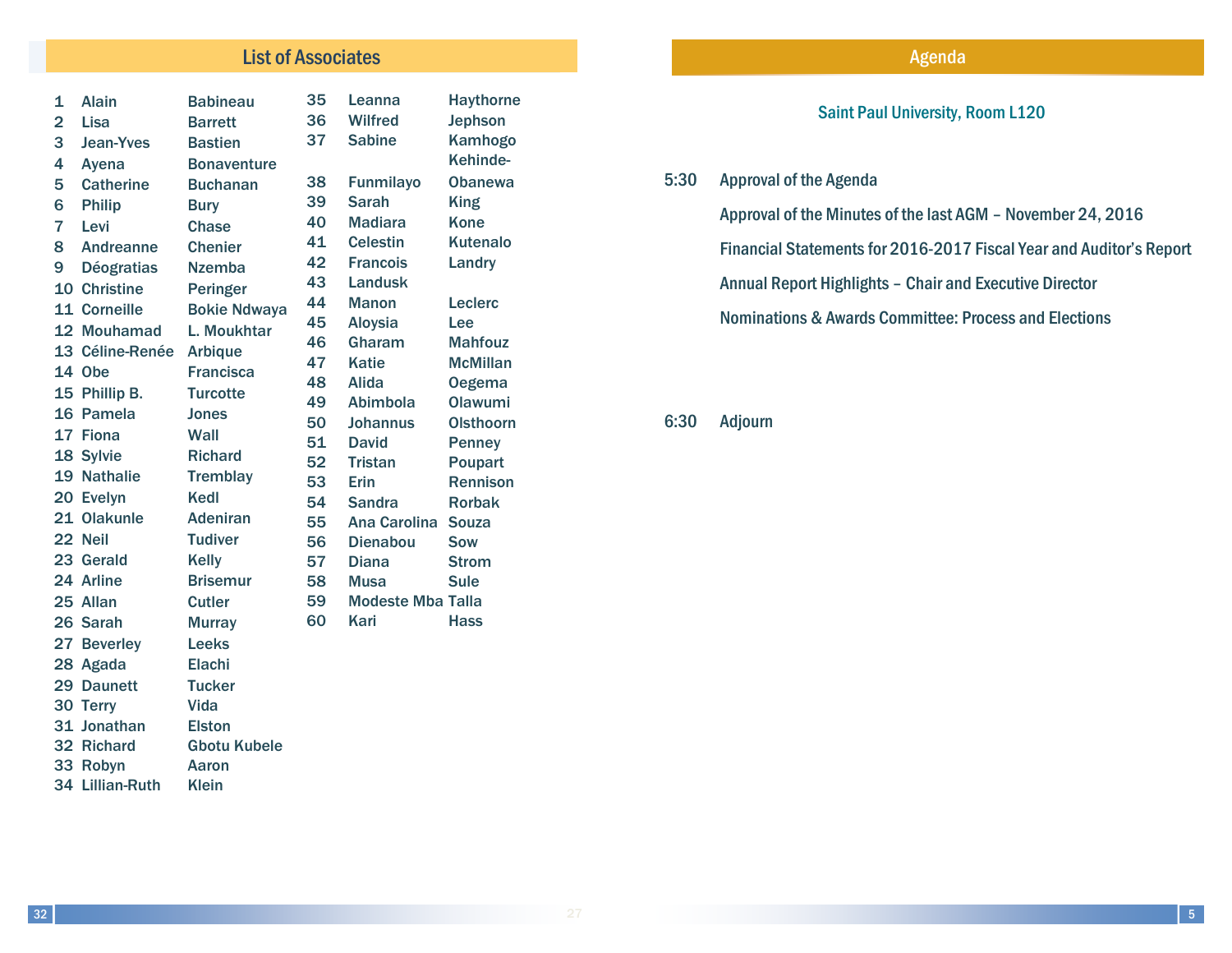Minutes – Annual General Meeting – November 24, 2016

### Saint Paul University, Room L120 **MINUTES**

### In attendance:

| <b>Mario Bourgault</b>   | <b>Josephine Brodeur</b> | <b>Sarah Daigneault</b>    |
|--------------------------|--------------------------|----------------------------|
| <b>Roland Desjardins</b> | <b>Kristina Dings</b>    | <b>Emmanuel Ndayieeye</b>  |
| <b>Louis Guay</b>        | Iman Ibrahim             | Idil Issa                  |
| <b>Susan Johnston</b>    | <b>Aloysia Lee</b>       | <b>Andrea Morrison</b>     |
| <b>Junior Ngandu</b>     | <b>Danielle Quellet</b>  | <b>Daniel Roseman</b>      |
| <b>Moe Rover</b>         | <b>Kendel Rust</b>       | <b>Blandie Samson</b>      |
| <b>Carole Soucis</b>     | <b>Annette Tejada</b>    | <b>Darren Tessier</b>      |
| Henri Tremblay           | <b>Alan Vienneau</b>     | <b>Jean-Francois Rioux</b> |

### Welcome

Kendel Rust welcomed attendees and guests. Those in attendance introduced themselves.

### Agenda

Motion to adopt: Aloysia Lee. Seconded by Roland Desjardins.

### Approval of 2015 minutes

A copy of the minutes from our AGM dated November November 26, 2015 is available in the 2016 report. Motion to approve: Susan Johnston. Seconded by Daniel Roseman.

### Financial Statements and auditor's report

Lionel Guindon, the auditor retained by CICR, highlighted the value of CICR's charitable activities, including more than 4,079 in-kind volunteer hours (excluding all Board activities) and approx. \$81,743 in value of discounts given to community building, scholarships, NGOs and students. Kendel Rust thanked Lionel for the presentation.

### List of Members—Cont'd List of Members-Cont'd81 Isabelle Morin 82 Audrey Lord 83 Jacinthe Morin 84 Emmanuel Ndayizeye 85 Junior Ngandu 86 Eric Olafsson 87 Denis Pariseau 88 David Pearo 89 Gale Daigle 90 Helene Pilon 91 Nathalie Poirier 92 Lee Burry 93 Nigel Gautreau 94 Stephanie Puetz 95 Sylvie Richard 96 Jean-Francois Rioux 97 Martine Roger 98 Carole Ross 99 Moe Royer 100 Stephanie Steward 101 Whitman Strong 102 Jean-Francois Racine 103 Tanya Dazé 104 Eve Gaboury 105 Lucie Monette 106 Véronique Dutartre 107 Marie-France Girard 108 Leonard Nkeshimana 109 Bruce Roy 110 Eddy Aristil 111 Miranda Merry 112 Pierre Charest 113 Francine Guinois 114 Isabelle St-Pierre 115 Joel Marsolais-116 Daniel Markus 117 Rémy Nkoripfa 118 Stéphane Vézina-**Gaudreault**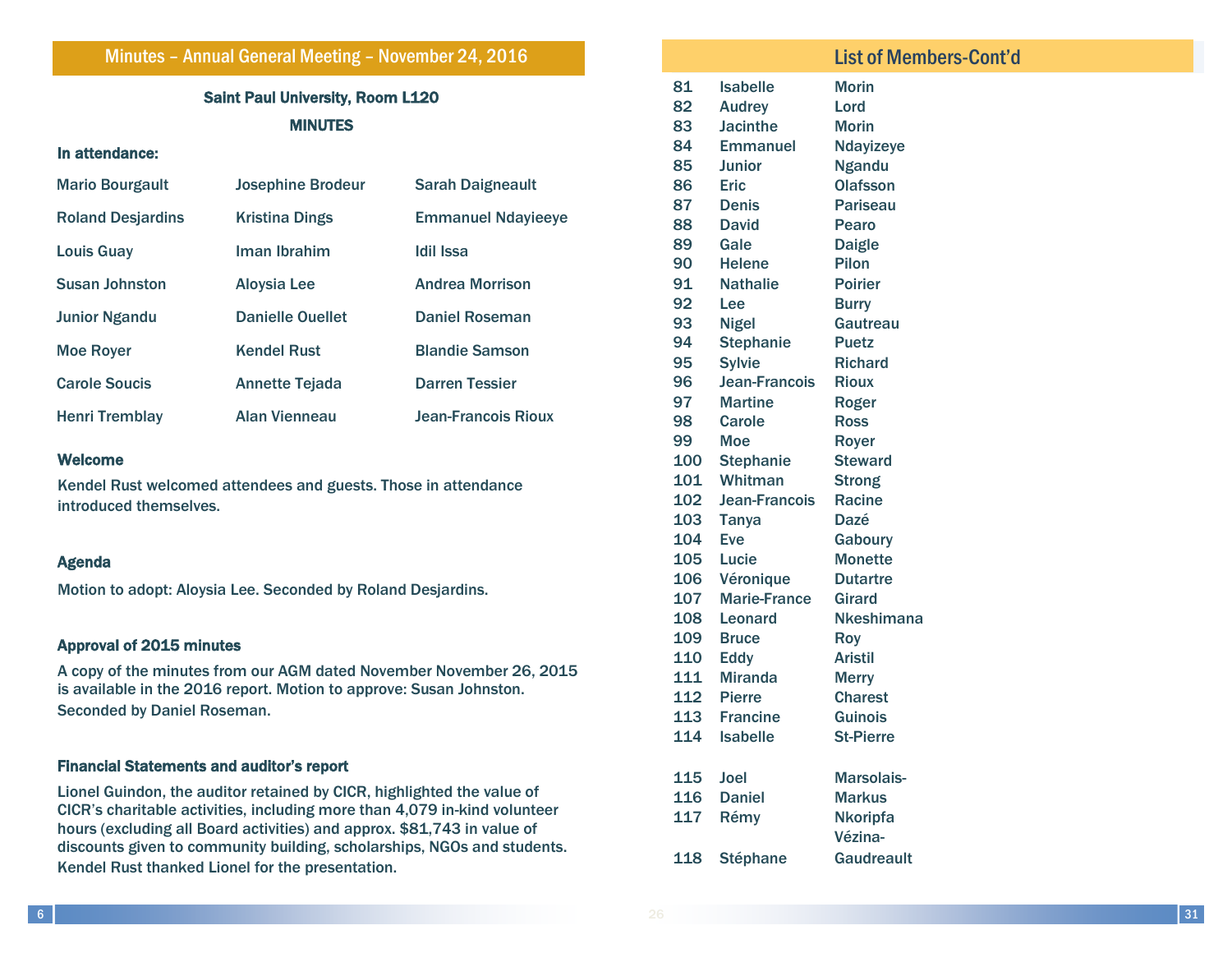### List of Members

| 1               | <b>Adeniran</b>  | <b>Olakunle</b>      | 41 | <b>St</b>      |
|-----------------|------------------|----------------------|----|----------------|
| $\overline{2}$  | <b>Stephanie</b> | <b>Alexander</b>     | 42 | M              |
| 3               | <b>Suzanne</b>   | Cadieux              | 43 | S <sub>1</sub> |
| 4               | Carmen           | Chaman               | 44 | R              |
| 5               | <b>Steve</b>     | <b>Chen</b>          | 45 | H              |
| 6               | <b>Allan</b>     | <b>Cutler</b>        | 46 | P              |
| $\overline{7}$  | <b>Sara</b>      | Kemp                 | 47 | Al             |
| 8               | Dan              | Roseman              | 48 | Bı             |
| 9               | Andrea           | <b>Morrison</b>      | 49 | S <sub>l</sub> |
| 10              | <b>Sarah</b>     | <b>Daigneault</b>    | 50 | R              |
| 11              | <b>Therese</b>   | <b>Dalrymple</b>     | 51 | Κa             |
| 12 <sub>2</sub> | Carole           | <b>Soucis</b>        | 52 | М              |
| 13              | Vanessa          | <b>Davidson</b>      | 53 | G              |
| 14              | <b>Patricia</b>  | Pounienkow           | 54 | Li             |
| 15 <sub>1</sub> | <b>Esher</b>     | van Gennip           | 55 | М              |
| 16              | <b>Ernie</b>     | <b>Tannis</b>        | 56 | Al             |
| 17              | <b>Kristina</b>  | <b>Dings</b>         | 57 | Je             |
| 18              | Carli            | <b>Disano</b>        | 58 | N <sub>i</sub> |
| 19              | <b>Justin</b>    | <b>Filion</b>        | 59 | Tr             |
| 20 <sub>2</sub> | <b>Nicole</b>    | <b>Dostaler</b>      | 60 | Te             |
| 21              | Rachael          | <b>Strong</b>        | 61 | <b>St</b>      |
| 22 <sub>2</sub> | <b>Sekou</b>     | <b>Kromah</b>        | 62 | K              |
| 23              | <b>Keak</b>      | Chol                 | 63 | Lc             |
| 24              | <b>Julie</b>     | <b>Kahalé</b>        | 64 | Jo             |
| 25              | Iman             | Ibrahim              | 65 | Ni             |
| 26              | <b>Diana</b>     | <b>Bejjani</b>       | 66 | М              |
| 27              | <b>Pierre</b>    | <b>Parent</b>        | 67 | S <sub>j</sub> |
| 28              | <b>Rosalie</b>   | Y. Bernier           | 68 | Lι             |
| 29              | Louis            | <b>Bazuzi</b>        | 69 | B              |
| 30              | <b>Natalie</b>   | <b>Nault</b>         | 70 | Fr             |
| 31              | Leanna           | <b>Haythorne</b>     | 71 | Jo             |
| 32              | Lise             | <b>Higham</b>        | 72 | Rı             |
| 33              | <b>Sheila</b>    | <b>Norquay</b>       | 73 | K <sub>t</sub> |
| 34              | <b>Suzanne</b>   | Leroux               | 74 | CI             |
| 35              | <b>Richard</b>   | <b>Brzozowski</b>    | 75 | P              |
| 36              | <b>Mara</b>      | <b>Indri-Skinner</b> | 76 | Al             |
| 37              | <b>Claude</b>    | <b>Barraud</b>       | 77 | EI             |
| 38              | <b>Idil</b>      | <b>Issa</b>          | 78 | Vi             |
| 39              | <b>Norm</b>      | <b>Desjardins</b>    | 79 | R <sub>d</sub> |
| 40              | Jan              | <b>Michaels</b>      | 80 | M              |

eve Chen: larie-Claude Picard ylvie Paquette oland Desjardins enri Tremblay atricia Brady lain **Paulin** rian Strom usan Johnston asha Kaba arine Gauvreau larilyn Sweet erald Kelly ise Landriault laria Lapolla loysia Lee ennifer Hinton adya Roy-Forget racey Paula erri Smallboy teven Legler arl Gagné orna Lemay blene Dione iki Kiepek lelanie Brousseau 67 Sylvie Lemieux usabe Lennoxie arry Lamirande rederique Lalonde 71 Jo-Anne McCullough upa Menon endel Rust harles Vinet amela Gleeson lexandre Mercier lizabeth Guerrero 78 Vincent Morin obert Montgomery lary Simon Mori

### Appointment of auditor for 2016-17

Daniel Roseman motioned to affirm continuing the appointment of Lionel Guindon as our auditor for year 2016-2017. Seconded by Roland Desjardins.

### Annual report 2015-16 from the Chair and Executive Director

Kendel Rust and Iman Ibrahim highlighted outcomes from 2015-2016.

### Proposed resolution: "Delegation of Authority"

*"Be it resolved that the Board of Directors be authorized by the membership to set, from time to time, the minimum and maximum number of directors, within the confines of the minimum and maximum set out in the article of Continuance."* Motioned by Daniel Roseman. Seconded by Aloysia Lee. Moved by Dan, seconded by Aloysia.

### Nomination and election of Directors

Process: Kendel Rust explained the election process.

Election results:

 Continuation of Aloysia Lee (moved by Roland Desjardins, seconded by Blandie Samson)

 Affirmation of Roland Desjardins (moved by Aloysia Lee, seconded by Carole Soucis)

 Presentation of credentials - Daniel Roseman, seconded by Roland Desjardins

 Presentation of credentials - Sarah Daigneault, seconded by Aloysia Lee

 Candidates who were not present but sent their cv and applications:

Stephanie Puetz, seconded by Iman Ibrahim

Martina Markovic, seconded by Kendel Rust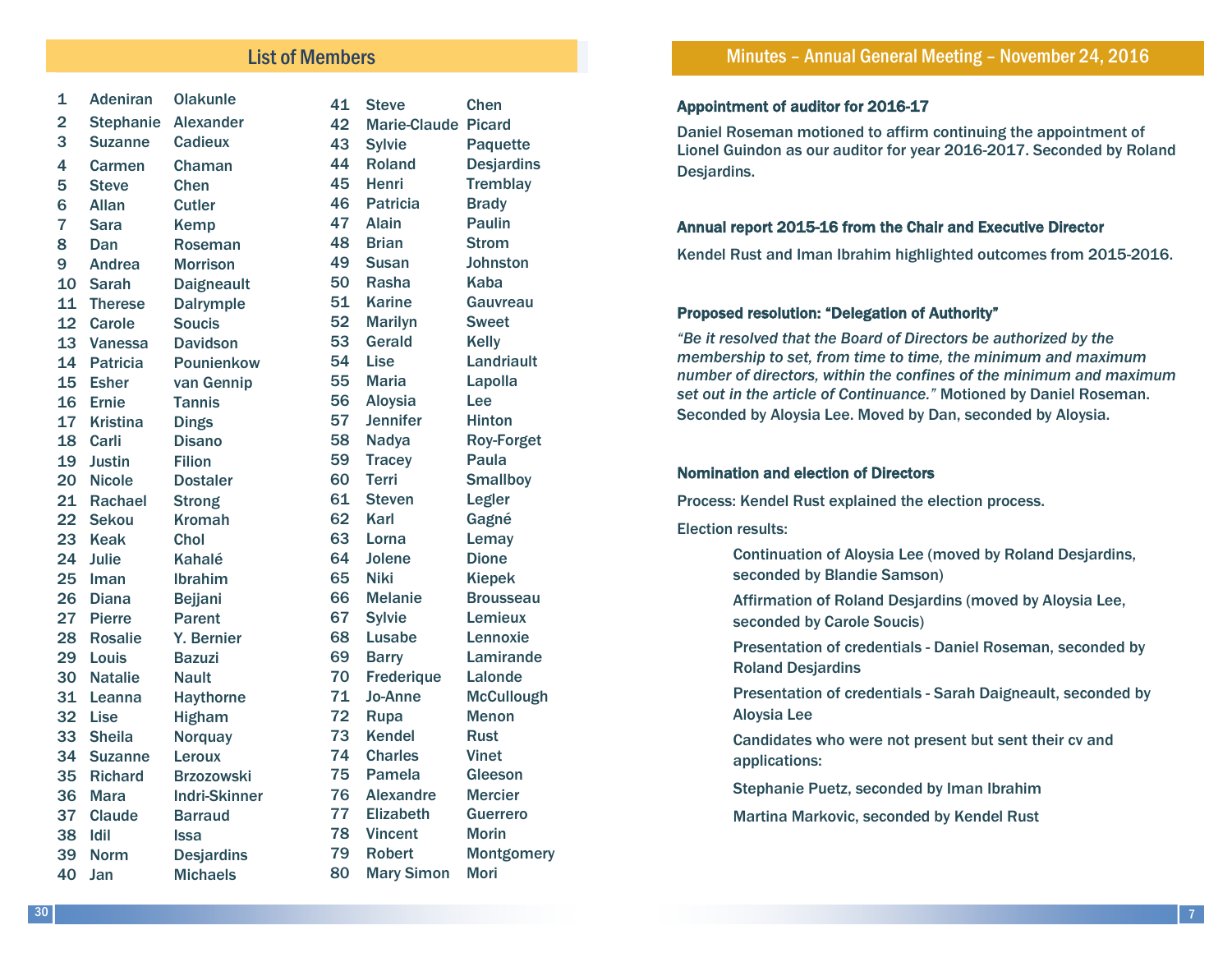Minutes – Annual General Meeting – November 24, 2016

### Nomination and election of Directors (con't)

 Nomination from the floor – Moe Royer, seconded by Roland **Desjardins** 

 Election results: all 5 candidates have been elected based on majority vote.

### Acknowledgement of Volunteers

Kendel Rust thanked volunteers on behalf of CICR, acknowledging their support observing Third Party Neutral (TPN) trainings, providing translation, and assisting at events.

### Adjournment

**Membership** Members and Associates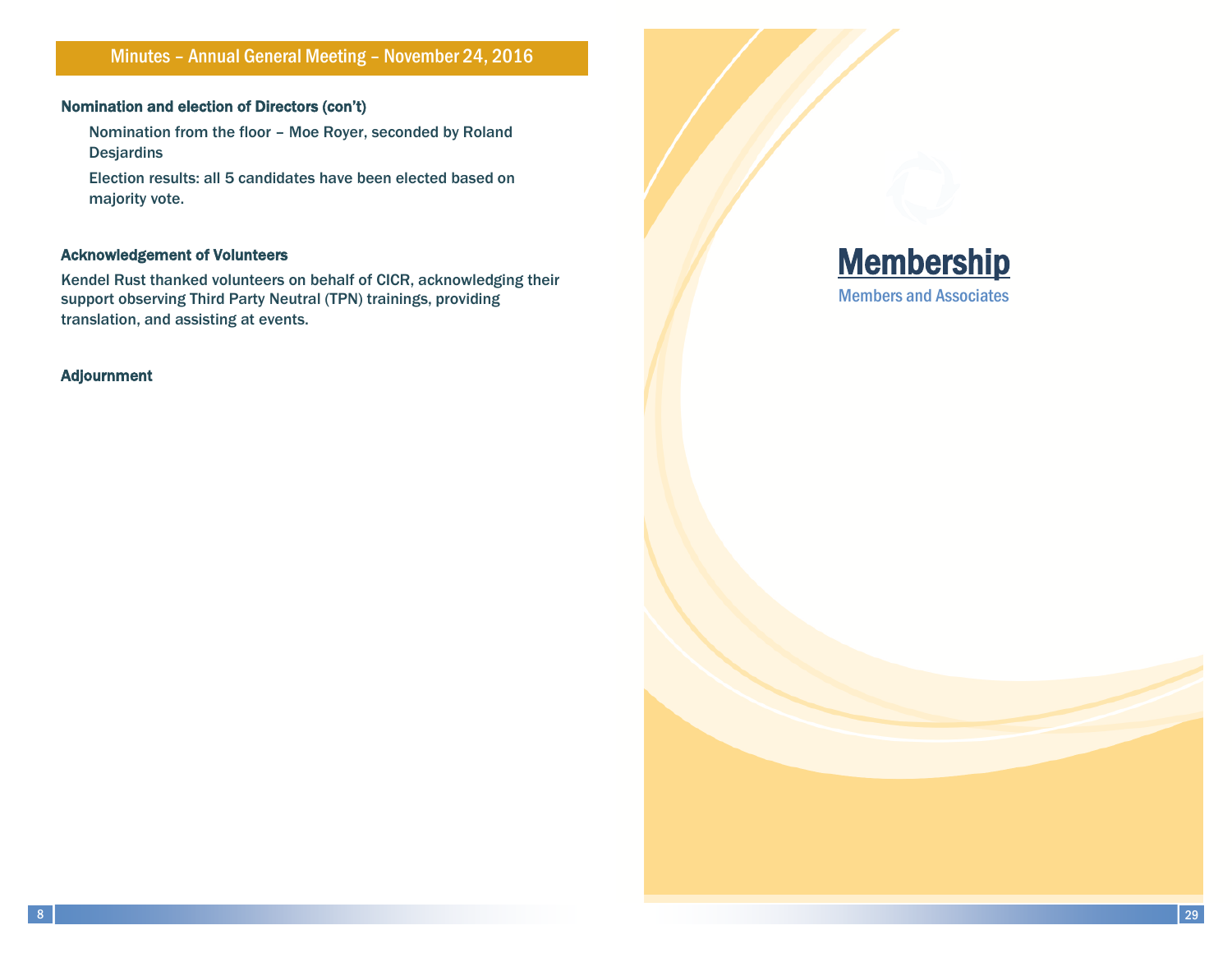### Committee Members

Susan Johnston (chair), Roland Desjardins, Aloysia Lee, Dan Roseman, Kendel Rust

### Board Elections and Renewals

CICR can have up to twelve directors, with one appointed by St. Paul University. The board is composed of individuals who are either full Members of CICR (having completed all 4 TPNs or whom the board has determined to possess equivalent training and experience) or non-members specifically recruited to fill specific roles or provide needed skills that may not be reflected among the incumbent Board members.

### Board rotation

CICR Operational Policies outline a desired term structure so that onethird of the Directors' terms expire each year. Under CICR's By-Laws, each Director can serve a maximum of two consecutive three-year terms. A director who has served two consecutive terms may re-engage after a one -year absence from the Board. Officers and Directors' length of term are determined at the first meeting of the new board following the annual meeting.

### 2016 Board election outcomes

At the 2016 AGM, four new members were elected:

- Sarah DAIGNEAULT
- Martina MARKOVIC
- Stephanie PUETZ
- Moe ROYER

Dan Roseman was re-elected for a second term, and Roland Desjardins appointment was confirmed.

The Committee put out a call to the membership for nominations for election to the board for the 2017 AGM.

### Awards

The Committee reviews and approves applications for the Scholarship Fund, and for awards to be given annually at the Third Party Neutral Program graduation. During the year scholarships were approved for several inspiring community builders that were making a remarkable difference in their work, frequently in conflict zones.

Respectfully submitted, Susan Johnston Chair, Nominations and Awards Committee

# Financial Highlights

Audited Financial Statements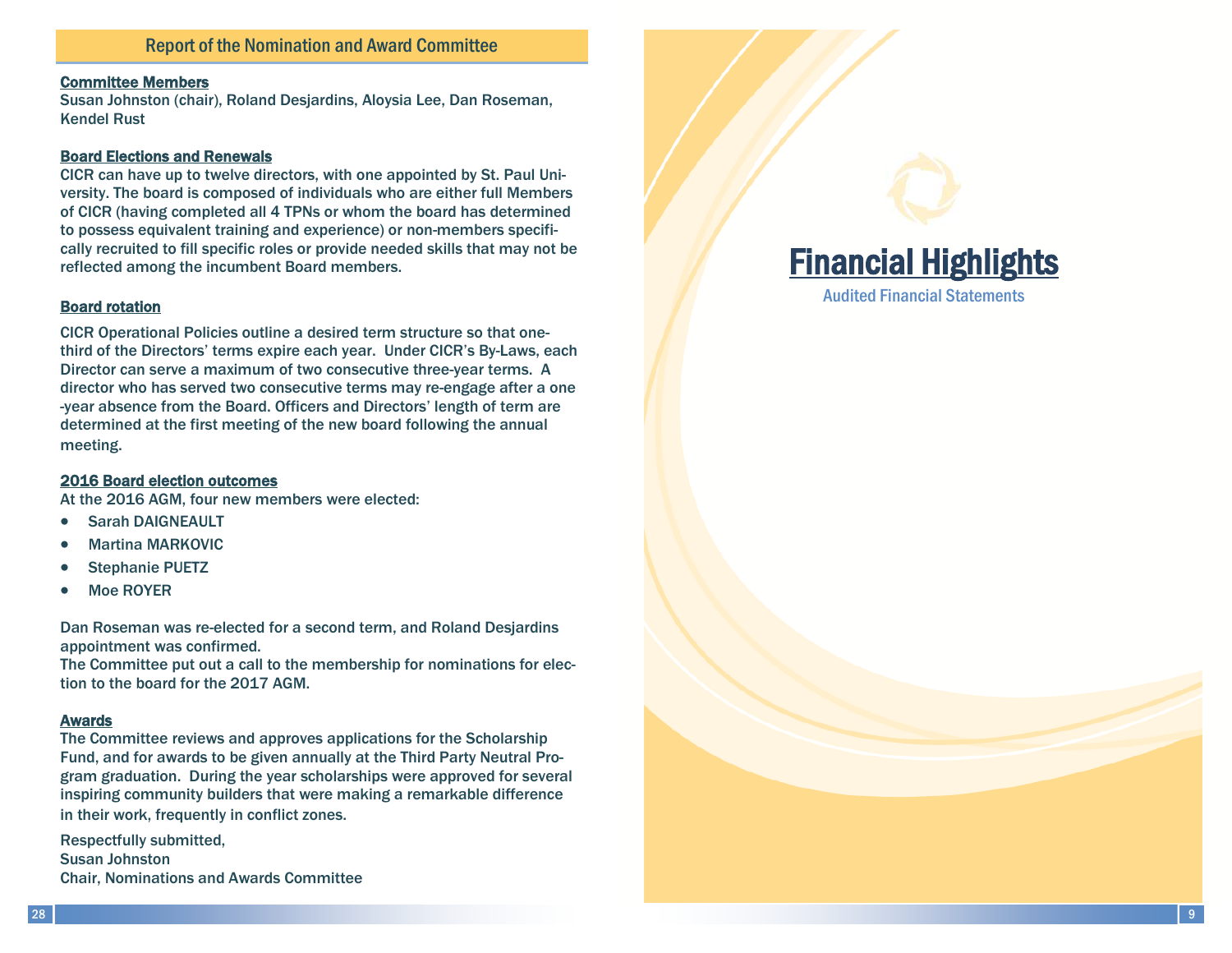### **Independent Auditor's Report**

#### **GUINDON CHARRON**

Since / Depuis 1986

Lionel Guindon, C.P.A., C.A. COMPTABLES PROFESSIONNELS AGRÉÉS Pierre Charron, C.P.A., C.A. CHARTERED PROFESSIONAL ACCOUNTANTS

Princinal Gaston Boulianne, C.P.A., C.G.A. Louise Boyer-Guindon, C.P.A., C.M.A.

1365 cr. Ottawa ON K4A 1Y6 Tel: (613) 841-5896 Fax: (613) 841-5897

L. M. Guindon Professional Corporation \*

Independent Auditors' Report

#### To the Board of Directors

We have audited the accompanying financial statements of Canadian institute for conflict resolution, which comprise the balance sheet as at August 31, 2017, and the statements of operations and general fund balance, and cash flows for the year then ended, and a summary of significant accounting policies and other explanatory information.

#### Management's Responsibility for the Financial Statements

Management is responsible for the preparation and fair presentation of these financial statements in accordance with the Canadian accounting standards for not-for-profit organizations, and for such internal control as management determines is necessary to enable the preparation of financial statements that are free from material misstatement, whether due to fraud or error.

#### **Auditor's Responsibility**

Our responsibility is to express an opinion on these financial statements based on our audit. We conducted our audit in accordance with Canadian generally accepted auditing standards. Those standards require that we comply with ethical requirements and plan and perform the audit to obtain reasonable assurance about whether the financial statements are free from material misstatement.

An audit involves performing procedures to obtain audit evidence about the amounts and disclosures in the financial statements. The procedures selected depend on the auditor's judgment, including the assessment of the risks of material misstatement of the financial statements, whether due to fraud or error. In making those risk assessments, the auditor considers internal control relevant to the entity's preparation of the financial statements in order to design audit procedures that are appropriate in the circumstances, but not for the purpose of expressing an opinion on the effectiveness of the entity's internal control. An audit also includes evaluating the appropriateness of accounting policies used and the reasonableness of accounting estimates made by management, as well as evaluating the overall presentation of the financial statements.

We believe that the audit evidence we have obtained is sufficient and appropriate to provide a basis for our audit opinion.

#### Opinion

In our opinion, the financial statements present fairly, in all material aspects, the financial position of Canadian institute for conflict resolution as at August 31, 2017, and the results of its operations and its cash flows for the year then ended in accordance with Canadian accounting standards for notfor-profit organizations

 $G-LCA$ 

Ottawa, Ontario

Guidon Charron

November 15, 2017

Chartered Professional Accountants

**Licensed Public Accountants** 

\*Authorized to practice public accounting by the Chartered Professional Accountants of Ontario

# **Report of the Nomination** and Award Committee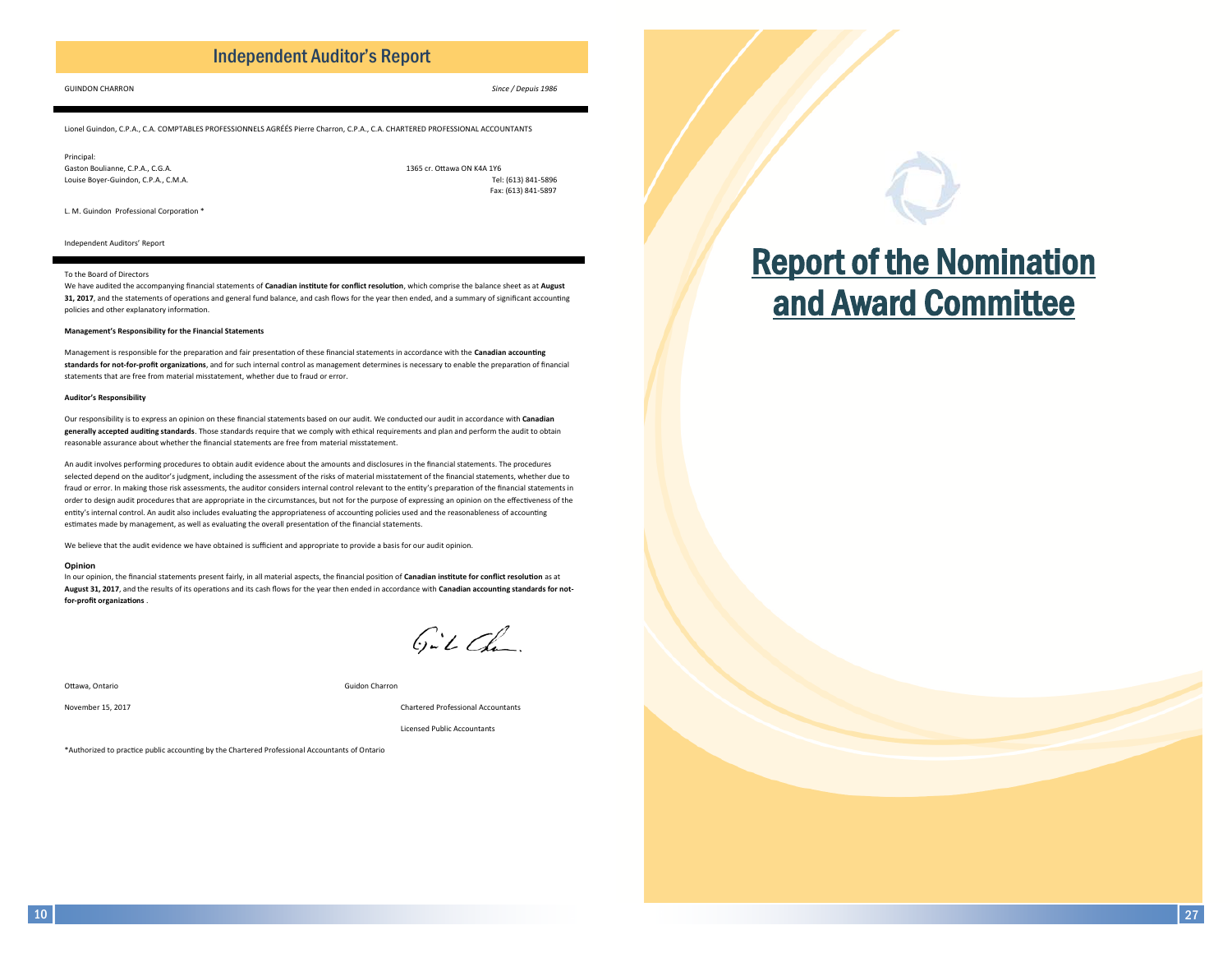For the second time, CMO delivered its' 21-hour conflict coaching workshop by which it has increased its' roster of trained conflict coaches. Conflict coaching has proven to be a valuable asset to the community, and the mediation process as a whole. It is frequently used when only one party is willing to commit to conflict resolution, and as additional support for parties during mediation.

CMO remains grateful to the Board and ED of the Canadian Institute of Conflict Resolution for its' ongoing financial support. It must also be said that the CMO volunteers truly foster peace in the Ottawa communities through their selfless and outstanding contributions.

### Testimonials:

- We cannot believe that this kind of high quality and thorough service  $\bullet$ is available to members of Ottawa's community at no cost. You folks saved a precious relationship. Thank you so much for your dedication. We can't tell you how much it means to us.
- We thought our relationship with the other party was lost forever, even before we began. However, the process allowed us all to have a very difficult conversation. We must also give credit to the other party who worked incredibly hard to heal the relationship with us after the mediation.
- Kindness is one of the greatest weapons any person can ever have to  $\bullet$ make a difference in a confusing world. Thank you for your kindness!
- I strongly believe that if it was not for the effort of your organization 'we' would not be where we stand today. Your organization helped provide both parties a moment in time to be heard and by allowing us to speak from the heart, with the quidance that was provided, we were able to come to an understanding. You gave me hope.

### **CANADIAN INSTITUTE FOR CONFLICT RESOLUTION**

**FINANCIAL STATEMENTS** AND INDEPENDENT AUDITORS' REPORT **AUGUST 31, 2017**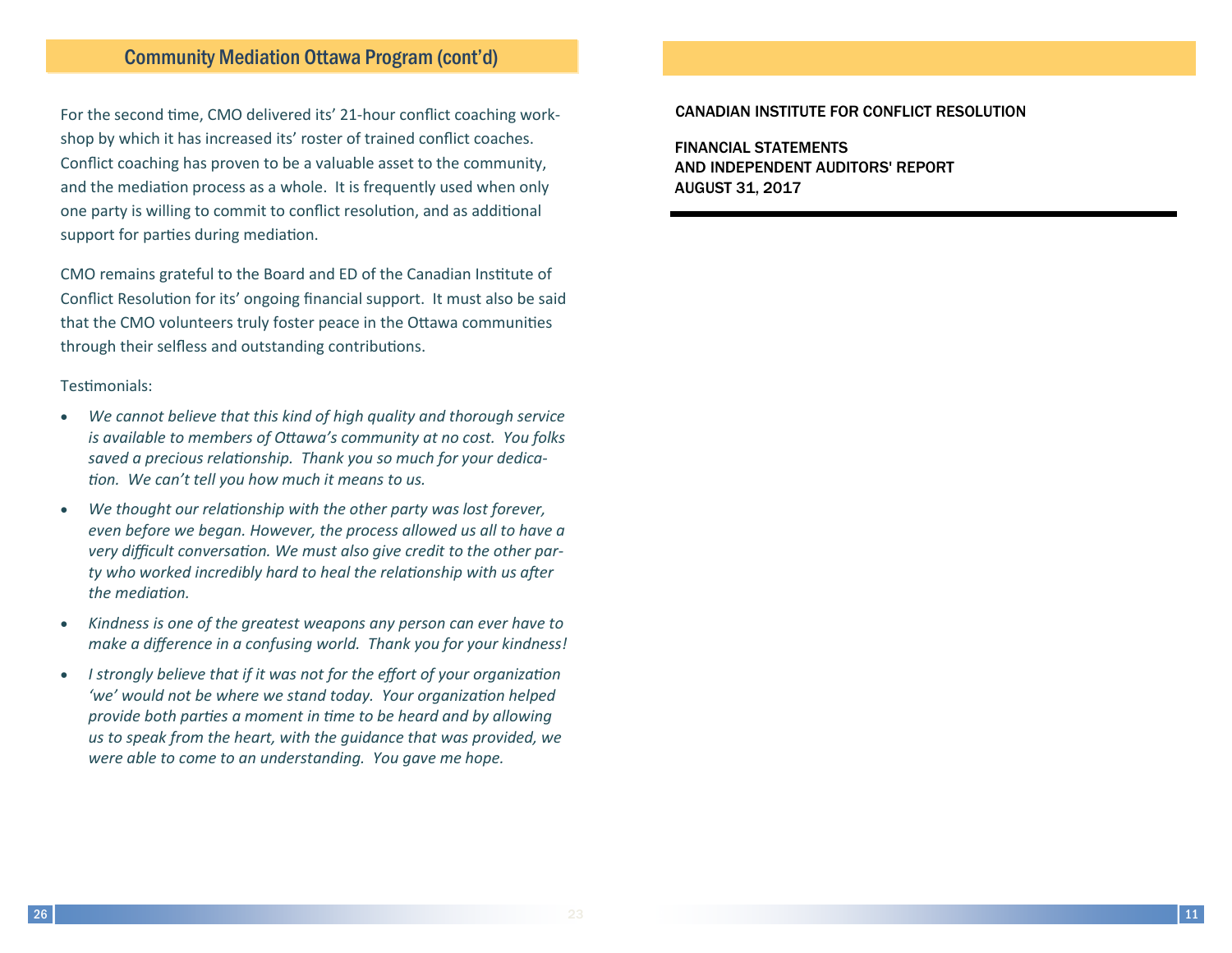### **Balance Sheet**

### **AS AT AUGUST 31, 2017**

| <b>ASSETS</b>                   |           |           |
|---------------------------------|-----------|-----------|
| <b>CURRENT ASSETS</b>           | 2017      | 2016      |
| Cash                            | \$104,829 | \$68,735  |
| Short term investments (note 3) | \$125,347 | \$124,487 |
| Accounts receivables (note 4)   | \$56,914  | \$117,933 |
| <b>Prepaid Expenses</b>         | \$5,343   | \$5,284   |
|                                 | \$292,433 | \$316,439 |
| <b>TOTAL ASSETS</b>             | \$292,433 | \$316,439 |



### **APPROVED ON BEHALF OF THE BOARD:**

**Director** 

**Director** 

### **Community Mediation Ottawa Program**

As a charitable program of CICR, Community Mediation Ottawa (CMO) offers capacity building and conflict resolution to individuals and groups in the Ottawa area, through the delivery of free mediation, facilitated learning, group interventions, and conflict coaching. The latter was introduced in 2016, and has been a welcome addition to the community. In 2017, CMO expanded its' volunteer base to more than 50 dedicated individuals. This includes conflict coaches, trainers, mediators, steering committee members, and other valuable contributors. Overall, CMO responded to 94 requests for mediation services, 21 for conflict coaching, and 8 for group interventions. In addition, approximately 396 individuals were made aware of the organization through outreach events and 276 through mediation training and other workshops.

In 2017, CMO worked to increase and deepen the value of its' partnerships. One example of this was the official launch of a partnership with Ottawa Police to refer cases of a less serious nature, such as neighbor disputes, for mediation and community capacity building. Another example is the extension of the partnership with Ottawa Community Housing to deliver group workshops, conflict assessments, and conflict coaching over several months at two key locations, in addition to regular referrals for mediation.

For this fiscal year, the sources of referral (in order of largest to smallest) has been directly from the public, police, community housing, and not-for-profit organizations. This demonstrates that the outreach to the public and partnerships with Ottawa Police and Ottawa Community Housing are resulting in increased awareness and uptake of the programs.

In 2017, CMO delivered three 21-hour training workshops in accordance with the standards set out by the Ontario Community Mediation Coalition, conducted four intensive mediator workshops and two intake coordinator trainings. CMO also offered six regularly scheduled role-play practice evenings for the volunteer mediators, three of which included enrichment sessions on key areas of the mediation process.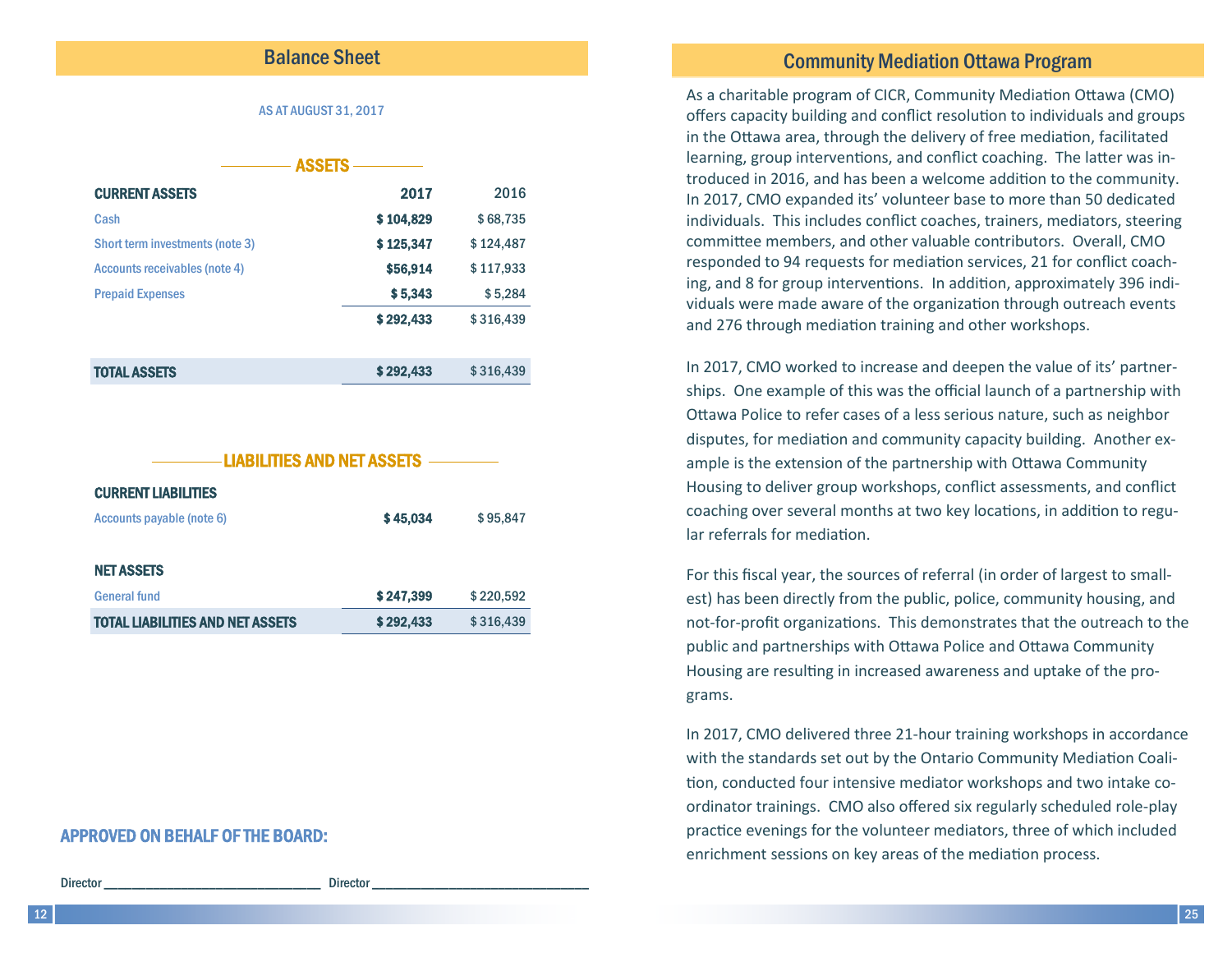### Value of CICR's Charitable Work

CICR provides on a charitable basis various services besides CMO, including subsidized participation in the Third Party Neutral program and customized trainings and interventions offered at very competitive or subsidized prices. The value of the subsidies and discounts in our training for community building, NGOs and students in the latest fiscal year equals \$178,550.

Since CICR, a registered charity, receives relatively little in the form of donations, we are working to address this through more focus on fundraising. In addition, our dedicated volunteers contributed over 4921 hours this year, which enabled us to offer free conflict resolution services to qualified individuals and groups, including those served by Community Mediation Ottawa.

Below is a testimonial from a scholarship recipient:

*"Being a Third Party Neutral (TPN) scholarship recipient is not only an honour and a blessing in many ways but it has been an invaluable gift that encourages and empowers me to be a real difference maker in whatever environment I find myself in. Today's highly competitive and conflictual environment needs more self-aware and conflict competent TPNs to facilitate dialogue and diplomacy near and far. The TPN framework highly complements both my experiential and educational background while further equipping me with the essential practical hands-on tools required to make a significant contribution for making a real positive change, which is exactly what I intend to do in whatever capacity including volunteering in the community. The potential and possibilities are endless when it comes to how this program aids in the above mentioned aspirations, notwithstanding personal and professional levels. It is programs like these that gives me so much hope that we as individuals and a collective can be better and can do better and this world can indeed be a better place."* 

### Statement of Operations And General Fund Balance

#### AS AT AUGUST 31, 2017

| <b>REVENUES</b>                         | 2017      | 2016         |
|-----------------------------------------|-----------|--------------|
| <b>Training and Special Projects</b>    | \$446,565 | \$413,492    |
| <b>Donations</b>                        | \$22,503  | \$260        |
| <b>Interest income</b>                  | \$899     | \$2,222      |
| <b>Royalties</b>                        | \$10,835  | \$15,445     |
| <b>Memberships</b>                      | \$1,492   | \$2,021      |
| <b>Interventions</b>                    | \$88,780  | \$111,434    |
|                                         | \$571,074 | \$544,874    |
| <b>EXPENSES</b>                         |           |              |
| <b>Advertising and promotion</b>        | \$4,485   | \$5,860      |
| <b>Insurance</b>                        | \$7,217   | \$11,014     |
| <b>Interest and bank charges</b>        | \$8,410   | \$4,860      |
| <b>Meetings and conventions</b>         | \$264     | \$49         |
| <b>Memberships</b>                      | \$1,226   | \$498        |
| <b>Office</b>                           | \$33,291  | \$24,352     |
| <b>Professional fees</b>                | \$12,263  | \$6,731      |
| <b>Wages and benefits</b>               | \$159,186 | \$205,198    |
| Rent                                    | \$12,643  | \$11,369     |
| <b>Subcontracts and intervention</b>    | \$82,552  | \$67,022     |
| <b>Telecommunication</b>                | \$3,064   | \$2,206      |
| <b>Training expenses-direct</b>         | \$185,593 | \$187,682    |
| <b>Training expenses-indirect</b>       | \$27,120  | \$34,056     |
| <b>Travel</b>                           | \$6,953   | \$7,765      |
|                                         | 544,267   | \$568,662    |
| <b>EXCESS OF REVENUES OVER EXPENSES</b> | \$26,807  | \$ (23, 788) |

| NET ASSETS, beginning of year       | \$220,592 | \$244,380 |
|-------------------------------------|-----------|-----------|
| NET ASSETS, end of year as restated | \$247,399 | \$220,592 |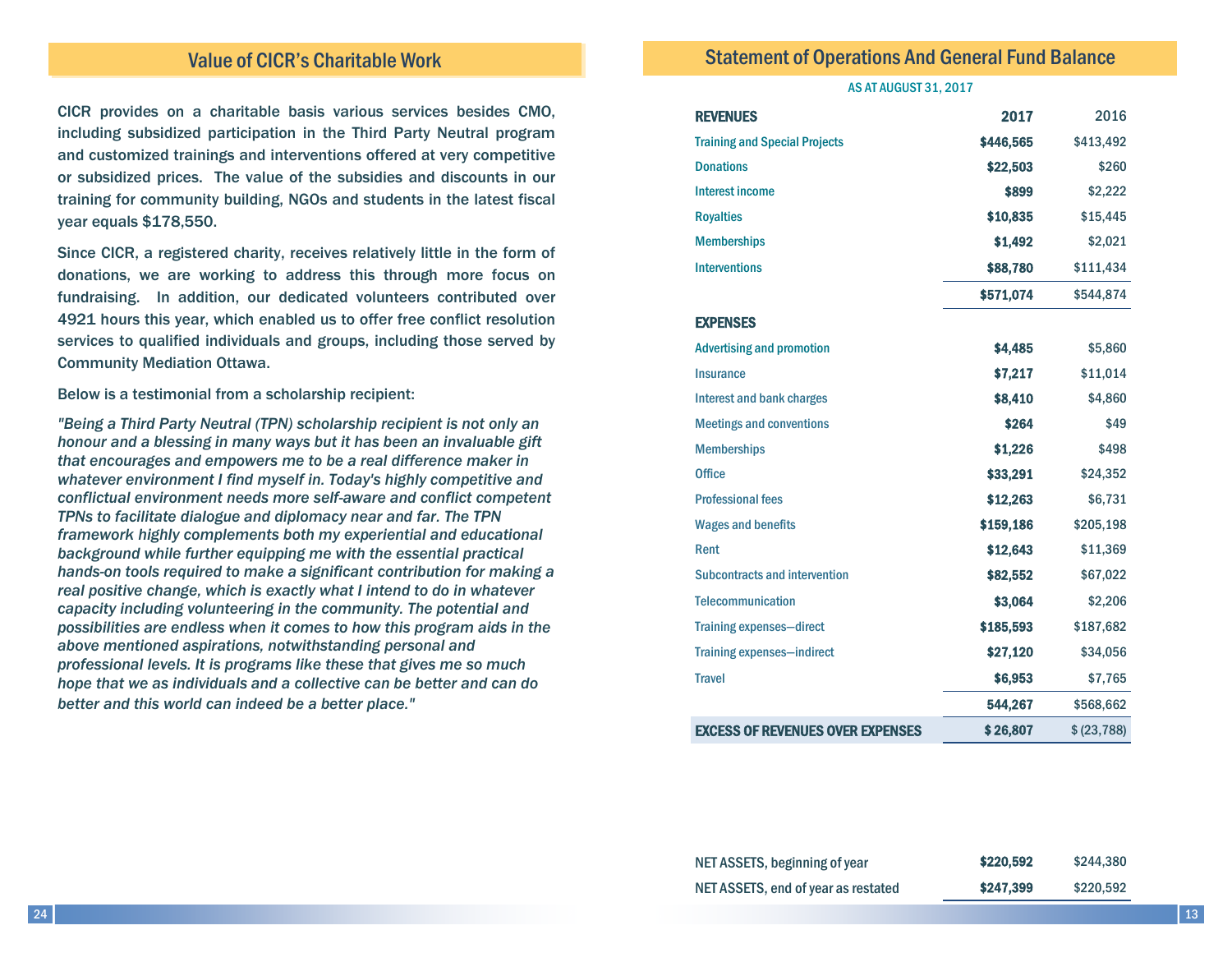### Statement of Cash Flows

### YEAR ENDED AUGUST 31, 2017

| <b>CASH FLOWS FROM OPERATING ACTIVITIES</b>     | 2017         | 2016         |
|-------------------------------------------------|--------------|--------------|
| (Excess of expenses over revenue)               | \$26,807     | \$(23,788)   |
| <b>Excess of revenue over expenses</b>          |              |              |
| <b>Amortization</b>                             |              |              |
|                                                 | \$26,807     | \$(23,788)   |
| Change in other non-cash operating accounts:    |              |              |
| <b>Accounts receivable</b>                      | \$61,019     | \$ (50, 913) |
| <b>Prepaid expenses</b>                         | \$ (59)      | \$(1,817)    |
| <b>Accounts payable and accrued liabilities</b> | \$ (50, 813) | \$29,211     |
|                                                 | \$10,147     | \$(23,519)   |
| (DECREASE) INCREASE IN CASH DURING THE YEAR     | \$36,954     | \$(47,307)   |
| <b>CASH, BEGINNING OF YEAR</b>                  | \$193,222    | \$240,529    |
| <b>CASH, END OF YEAR</b>                        | \$230,176    | \$193,222    |
|                                                 |              |              |
| <b>CASH IS COMPRISED OF:</b>                    |              |              |
| Cash                                            | \$104,829    | \$68,735     |
| <b>Short term investments</b>                   | \$125,347    | \$124,487    |

\$230,176 \$193,222

# Value of our Charitable Work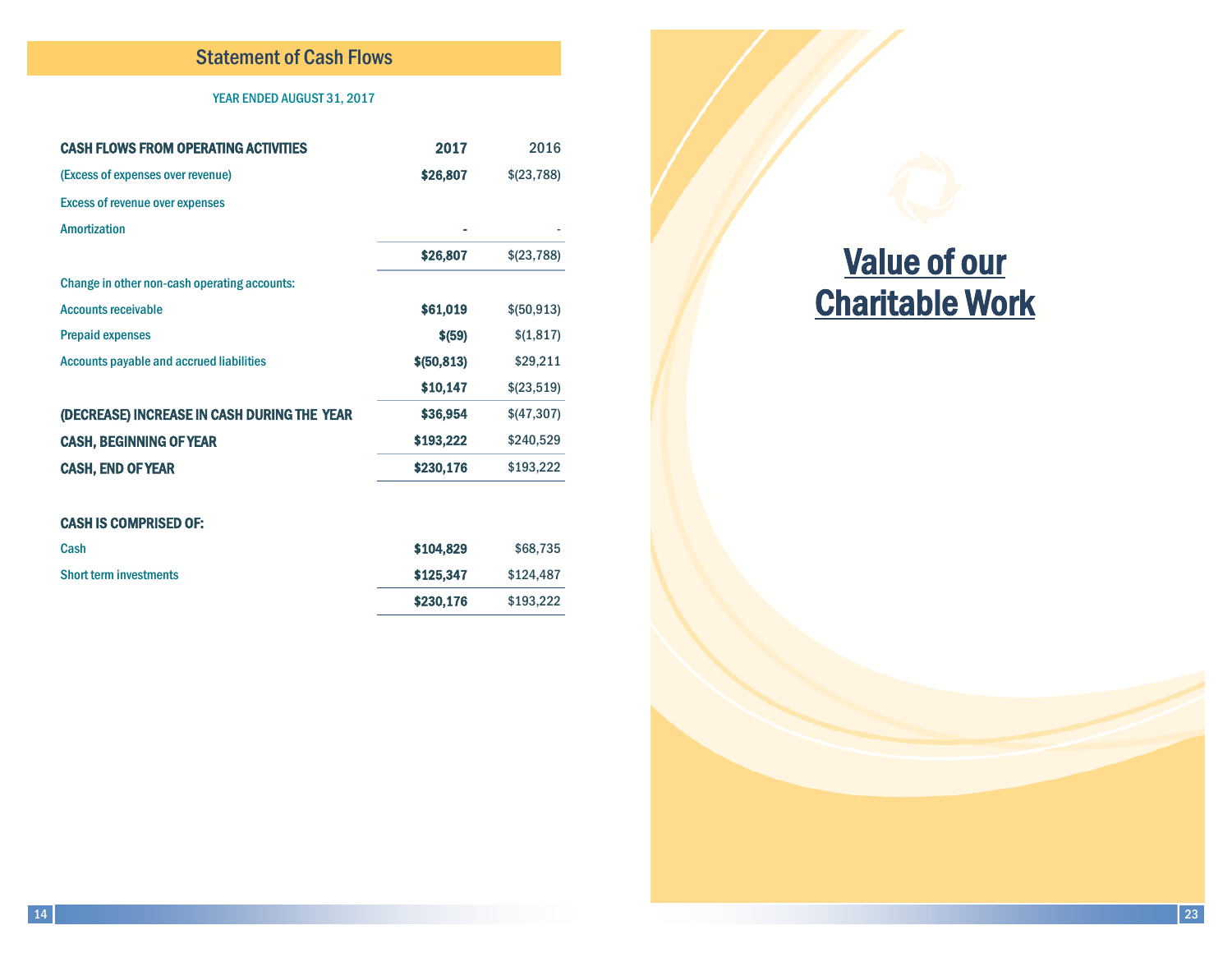### Report from the Chair and the Executive Director

All these activities enforce CICR's mission of empowerment and vision of building a culture of peace.

We gladly continue to work with our auditor, Lionel Guindon, who brings to the Institute a wealth of expertise with not-for-profit corporations, as well as our treasurer Carolyne Hutt.

We wish to extend our appreciation to our professional and dedicated staff and the contributions of our valued trainers in their various areas of expertise. We are delighted to have Miranda Merry join our team as the Office Manager enriching CICR with her passion and technical and people skills, not to mention sharing her transformation journey as she graduates from the TPN program. We extend much appreciation to Marie-France Dedieu, our Administrator, for ensuring that all of our Third-Party Neutral courses run smoothly. Her hard work and dedication are evident and she is an integral part of our team. We are most grateful to our Advisor of Partnership and Outreach, Khaled Ibrahim, for the depth of expertise he brings from his research and field work with the United Nations in several conflict zones as well as wide network.

Lastly, extending the mission and values of CICR would not be possible without the engaged and experienced participants in our programs and to our clients who give us their trust and share with us their needs so that together we transform the world around us in Canada and abroad.

Kendel Rust Chairman of the Board of Directors

Iman Ibrahim Executive Director

### Notes to Audited Financial Statements

#### NOTES TO FINANCIAL STATEMENTS

AUGUST 31, 2016

#### 1. NATURE OF OPERATIONS

The institute is a registered non-profit, charitable corporation incorporated without share capital as defined in the Canadian income Tax Act and is therefore exempt from taxation. The Institute fosters, develops and communicates conflict resolution processes for individuals, organizations, and communities

#### 2. SUMMARY OF SIGNIFICANT ACCOUNTING POLICIES

The financial statements were prepared in accordance with Canadian accounting standards for not for-profit organizations and include the following significant accounting policies:

#### a) Fund Accounting

The Canadian institute for conflict resolution follows the deferral method of accounting for contributions.

Revenues and expenses related to program delivery and administrative activities are reported in the General Fund.

Revenues and expenses received and paid on behalf of Civilian Peace Service Canada are reported in the Civilian Peace Service Canada Fund. The balance in the fund was paid out to the Civilian Peace Service Canada during the prior fiscal year and the fund is now closed.

b) Investments

Investments are purchased to be held to maturity and accordingly are recorded at cost plus accrued interest, calculated using the effective interest rate method.

#### C) Revenue recognition

The Institute follows the deferral method of accounting for revenue. Restricted contributions are recognized as revenue in the year in which the related expenses are incurred. Unrestricted contributions are recognized as revenue when received or receivable if the amount to be received can be reasonably estimated and collection is reasonably assured.

#### D) Use of estimates

The preparation of financial statements in accordance with Canadian accounting standards for not-for-profit organizations requires directors and management to make estimates and assumptions that affect the reported amount of assets and liabilities at the date of the financial statements, and the reported amounts of revenue and expenses during the reporting period. Actual results may differ from their best estimates as additional information becomes available in the future and adjustments, if any, are recorded as that information becomes known.

#### E) Contributed services

Contributions received in the form of materials and services are recorded at fair value at the date of the contribution when the fair value can be reasonably estimated and when the materials and services are used in the normal course of operations.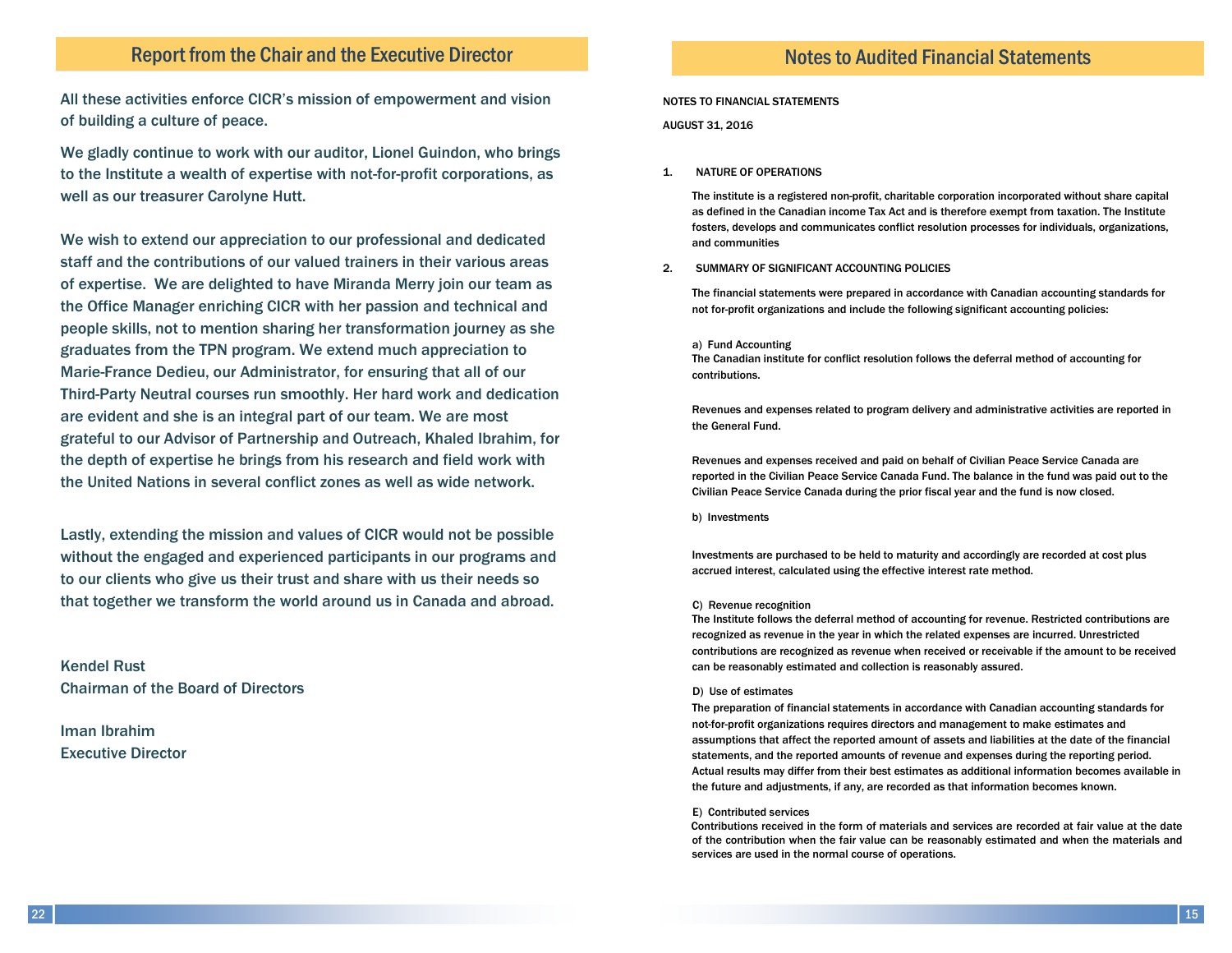### Notes to Audited Financial Statements

#### 2. SUMMARY OF SIGNIFICANT ACCOUNTING POLICIES (continue)

#### E) Contributed services

Contributions received in the form of materials and services are recorded at fair value at the date of the contribution when the fair value can be reasonably estimated and when the materials and services are used in the normal course of operations.

The Institute has been a partner of Saint Paul University since 1990. In exchange for the use of 2 office spaces at the University, the Institute offers a discount to each student enrolled in the University. A valuation of this contribution could not be made for the current year and therefore it was not included in the financial statements.

Volunteers contribute their time to assist the Institute in carrying out its service delivery activities. Due to the difficulty of determining their fair value, contributed services are not recognized in the financial statements. The Institute continues to offer subsidized and discounted conflict resolution training to enable community builders and people with low income to benefit from the training. Within this fiscal year, the amount of subsidy and discount offered was equivalent to the total of \$ 178,550 (2016 - \$81,743). In addition, a considerable number of CICR charitable activities and programs are carried out by volunteers, and in this fiscal year, the total of volunteer hours was 4,921 hours.

#### F) Financial Instruments

The carrying value of cash, accounts receivable, short-term investments, and accounts payable approximate their fair value because of the relatively short period to maturity of the instruments. It is management's opinion that the organization is not exposed to significant interest, currency or credit risks arising from its financial instruments.

#### 3. SHORT TERM INVESTMENTS

|                                                                 | 2017                | 2016      |
|-----------------------------------------------------------------|---------------------|-----------|
| Bank of Nova Scotia - interest @ .9% maturing February 19, 2017 | \$20,764            | \$20,483  |
| Scotia McLeod - interest @ 1.197% maturing July 10, 2017        | \$104,167           | \$103,90  |
| <b>Accrued Interest</b>                                         | \$416               | \$97      |
|                                                                 | \$<br>125,347<br>\$ | 124,487   |
| <b>ACCOUNTS RECEIVABLE</b>                                      |                     |           |
| <b>Accounts receivable</b>                                      | \$54,335            | \$112,710 |
| <b>HST</b> receivable                                           | \$2,579             | \$5,223   |
|                                                                 | \$56,914            | 117,933   |
| <b>ACCOUNTS PAYABLE</b>                                         |                     |           |
| <b>Accounts payable</b>                                         | \$5,757             | \$17,402  |
| <b>Government remittances</b>                                   | \$4,177             | \$10,310  |
| Deferred revenue - prepaid fees                                 | \$35,100            | \$68,135  |
|                                                                 | \$45,034            | \$95,847  |

### Report from the Chair and the Executive Director

Center and enabled the delivery of several TPNs to Dominican professionals with great success. Our strong connection with the Presbyterian Church in Taiwan, through our trainer and supporter Steven Chen, continues to spread the TPN knowledge and principles in Taiwan.

We continue to invest in our Community Mediation Ottawa program (CMO), which has been operating under CICR since 2010, to expand its services and partnerships offering free mediation, facilitated learning, group interventions, and conflict coaching services with entirely volunteer practitioners to individuals and groups who have limited resources to pay. As one of CICR's most charitable programs, CICR continues to cover all logistical costs and employ a dedicated part-time Program Director to efficiently manage CMO's services, detailed in their report.

CICR's charitable activities continue through various lines besides CMO, including subsidized participation in the Third Party Neutral program and interventions offered at very competitive or subsidized prices, as well as thousands of volunteer hours and community dialogues. The value of the subsidies and discounts in our training for community building, not-for-profits and students in the latest fiscal year equals \$178,550.00. In addition, our dedicated volunteers contributed 4921 hours this year through CICR and CMO.

Our continuous participation through various presentations, panels and events enforce CICR's role as a leader in the field of national and international conflict resolution and peace-building. Presentations were made on CICR's work, unique community-based approach and successful interventions to the United Nations Head Quarters in New York, to Global Affairs Canada, and at the *All-Party Parliamentary Group for the Prevention of Genocide and other Crimes against Humanity*. We continued our partnerships with the Ottawa Peace Festival with a Concert for Hope, Healing, Peace and Reconciliation event that focused on supporting missing and murdered indigenous women and participated with workshops at various conferences such as the *Humanizing Healthcare International Conference,* and *International Conference for Restorative Justice*.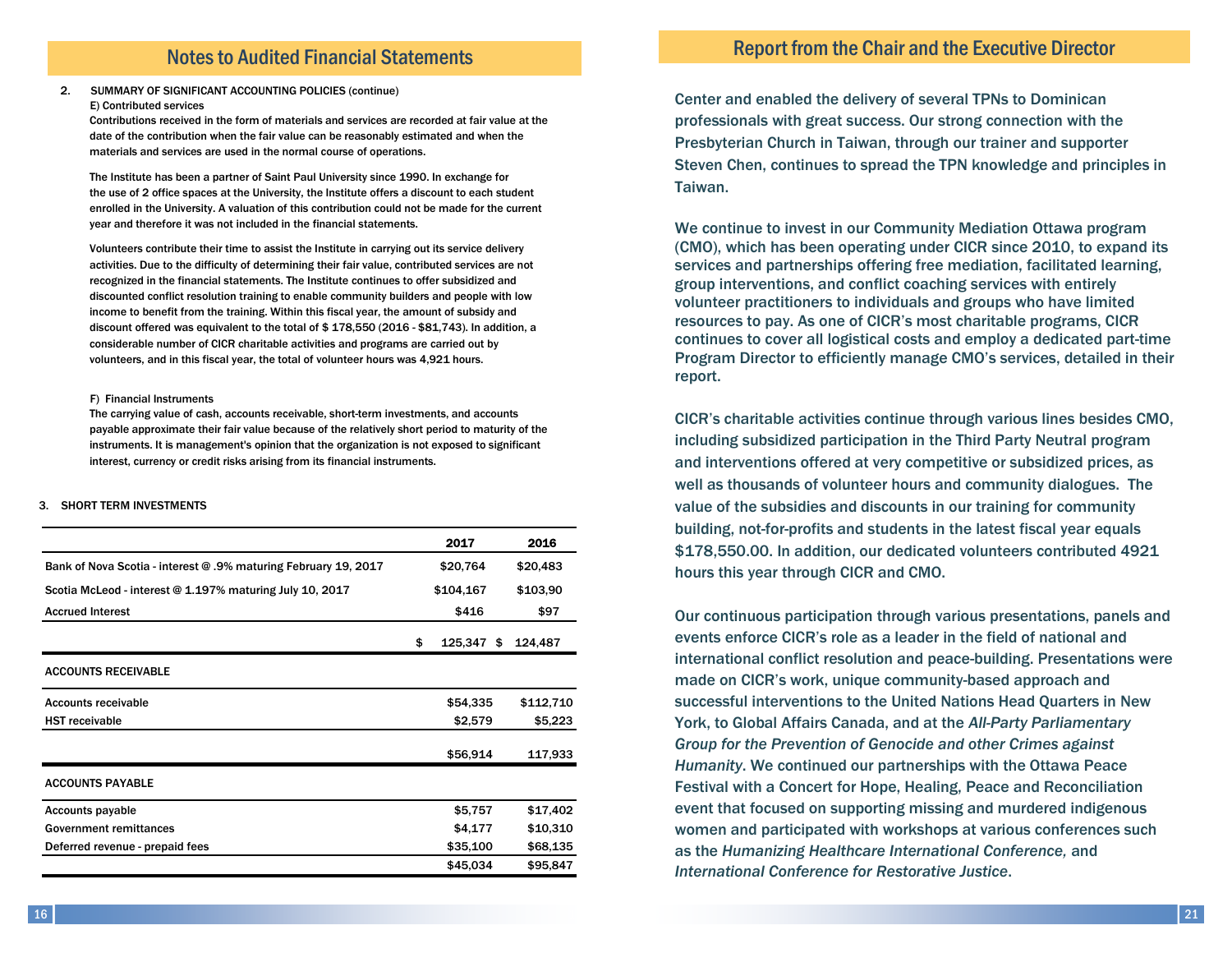### Report from the Chair and the Executive Director

CICR's unique partnership with the Cree Nation Government, under the leadership of Mr. Donald Nicholls, completed its sixth year resulting in graduating 19 more Cree participants in March 2017. In Atlantic Canada, while unfortunately, our partnership with the University of New Brunswick ended due to insufficient numbers, a new partnership with the Atlantic School of Theology (AST) in Halifax was launched with very promising prospects to come.

The Deep-Rooted Conflict Seminar continues to be offered, and a new seminar titled Circle Foundation-Level I was launched, which received positive feedback to continue offering it into 2018. Refreshing the contents of our TPN1 manual is nearing completion and is expected to be launched early 2018, thanks to the collaborative process between the Program Development Committee and our valuable trainers. To extend our reach abroad, the TPN1, TPN2 and TPN3 manuals were translated into Spanish. In addition, the process of certifying new trainers with diverse backgrounds continues to enable a wider and efficient delivery in Canada and abroad.

With respect to interventions, there has been a reduction in the contracts received due to changes in the government system and rise of competition. Nonetheless, all our standing offers with the federal government departments offering coaching, mediation, facilitation and workplace assessment services were renewed at very affordable prices. More work with unions and the refugee board was also secured. Expanding our services to more not-for-profits and the private sector is also being explored.

Internationally, successful training programs were completed in Mali, Afghanistan, a second mission in the Central African Republic and further trainings in the Dominican Republic. The Mali and Afghanistan projects were implemented in collaboration with the Danish Demining Group, and the second mission in Central African Republic project, was in collaboration with the United Nations mission MINUSCA. A Memorandum of Understanding was signed with Pontificia Universidad Católica Madre y Maestra (PUCMM) in the Dominican Republic, which enforced our collaboration to build capacity in its Conflict Resolution

### Notes to Audited Financial Statements

#### DEFERRED REVENUE

Deferred revenue consists of course fees paid in advance.

#### 5. FINANCIAL RISK MANAGEMENT POLICY

The institute is exposed to various risks through its financial instruments. The following analysis provides a measure of the risks at August 31, 2017

#### a) Credit risk

Credit risk arises from the potential that a counter party will fail to perform its obligations. The Institute is exposed to credit risk from customers. The Institute's credit and collection policies minimize the concentration of credit risk.

#### b) Currency risk

The organization's functional currency is the Canadian dollar. The organization does not enter into foreign currency transactions and does not use foreign exchange forward contracts.

#### c) Liquidity risk

The organization manages its liquidity risk by regularly monitoring forecasted and actual cash flow and financial liability maturities, and by holding assets that can be readily converted into cash. Accounts payable are normally paid within 30 days.

#### d) Interest rate risk

The organization is exposed to interest rate risk through its floating interest rate bank indebtedness and credit facilities. In seeking to minimize the risk from interest rate fluctuations. The Institute manages exposure through its normal operating and financing activities.

#### 6. COMMITMENTS

Under the terms of a rental agreement expiring on March 31, 2018, the Institute is committed to make minimum lease payments totalling \$ 21,237 and include the following payments over the next two years: 2017, \$ 13,327; and 2018, \$ 7,910.

#### 7. RELATED PARTY TRANSACTIONS

No remuneration was paid to directors and officers during the year and they had not interest in any transactions of the association. Management, in addition to fees is reimbursed for certain administrative costs and collects fees from owners, purchasers and others for issuing lien notices and estoppel certificates. These transactions were in the normal course of operations and were measured at the exchange amount.

#### 8. CAPITAL MANAGEMENT

The Association defines its capital as its fund balances, of which the reserve fund is subject to external requirements. The Board's objective, when managing capital, is to safeguard the Association's ability to continue as a going concern, so that it can continue to provide services in accordance with its mission.